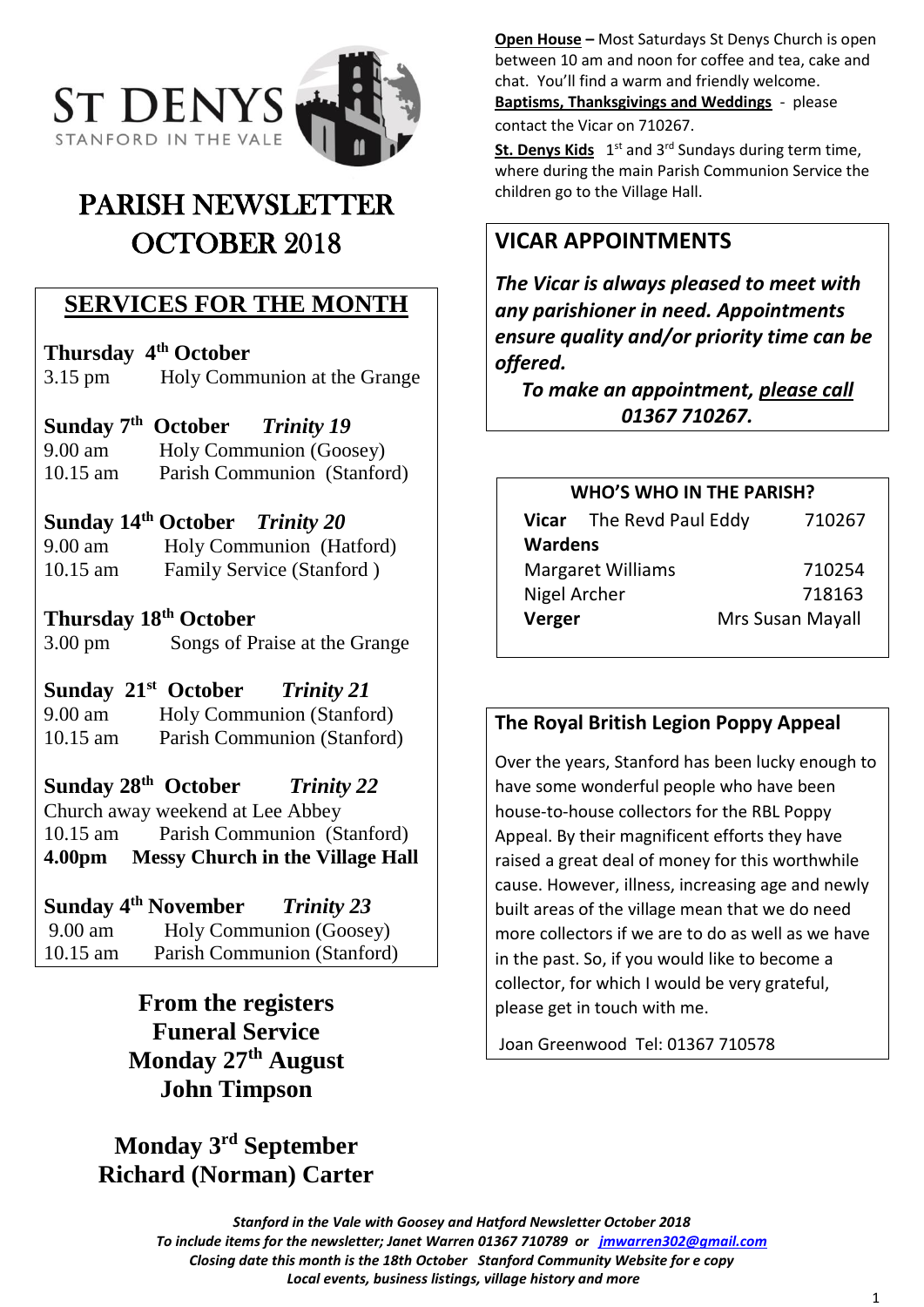**Stanford Volunteer Taxi Service A big thank you to all the drivers who give up their time to volunteer to drive villagers to medical appointments locally and in Oxford and Swindon. Your help and support is greatly appreciated by many people.**

Should you need transport for a medical appointment, please phone **MARJORIE GOODING 01367 710656** giving as much notice as possible.

### **Jumpin' Beans**

**Every Monday from 9.15 – 11.00 am** in the large Village Hall. Arts, crafts, snacks and refreshments for mum's, babies and toddlers. New mums especially welcome. Meet for a chat and play.

#### **Drama Group**

The next meeting of the Drama Group will be in the Village Hall on **Tuesday, October 2nd at 8.00 pm and then every Tuesday.** New members will be very welcome. Our next production will be a pantomime to be staged in February. As well as budding actors and actresses there are plenty of opportunities to help off the stage such as building and painting props and scenery or helping with publicity.

For more information contact John Smith on 710494 or Email: [jofrsmith@gmail.com](mailto:jofrsmith@gmail.com)

### **FARINGDON & DISTRICT U3A**

Our annual **OPEN DAY** will be held in the Faringdon Corn Exchange on **Tuesday 2nd October** between 10.00 and 12.00. The event is intended both to attract new members and to allow existing members to learn something about groups with which they are not familiar, but might consider joining. Come along and browse. Refreshments will be available.

> **The next Parish Council Meeting is on Wednesday 3 rd October in the large Village Hall at 7.30 pm All welcome**

# **Scramblers Thursday 4 th and 18th October**

 **9.00-10.30** In the Church All toddlers and carers welcome.

### **Is your Electric Blanket safe?** Get your

electric blanket checked by Oxfordshire County Council Trading Standards and Fire and Rescue;

### **5 October – Abingdon Fire Station**

### **19 October – Wantage Fire Station**

Testing is free, all you need to do is book in advance by contacting the County Council on 01865 898642.

# **Friday 5th October Afternoon Tea**

St Denys Church invite you to come for a free, delicious **Afternoon Tea** in the **Village Hall** from **2.30-4.30pm** All welcome and bring a friend

### **Stanford Art Group Meeting Monday 8th October 7.30 – 9.30 pm Stanford Small Village Hall**

Workshop - Paintings of Chickens in mixed media - acrylic paints and collage Non members welcome. £4 for non members, £2 members. All welcome. For more details find Stanford Art Group on Facebook

### **STANFORD IN THE VALE AND DISTRICT LOCAL HISTORY SOCIETY Tuesday, 9 th October**

### **Meeting at Stanford Village Hall, in the Small Hall from 7:45 p.m.**

Topic: "A Tiger in the Bathroom & Bullets up the Chimney"

Speaker: Tony Hadland

Tony's father was of Oxfordshire stock, but his mother's ancestry was a different matter. We'll hear of an English painter, a mysterious Indian lady, and a handsome Irish soldier in a fascinating story that would have shocked earlier generations Visitors welcome (£3 entrance)

Refreshments and raffle

Further information: Contact Phil Morris, 01367 710285

*Stanford in the Vale with Goosey and Hatford Newsletter October 2018*

*To include items for the newsletter; Janet Warren 01367 710789 or [jmwarren302@gmail.com](mailto:jmwarren302@gmail.com)*

*Closing date this month is the 18th October Stanford Community Website for e copy*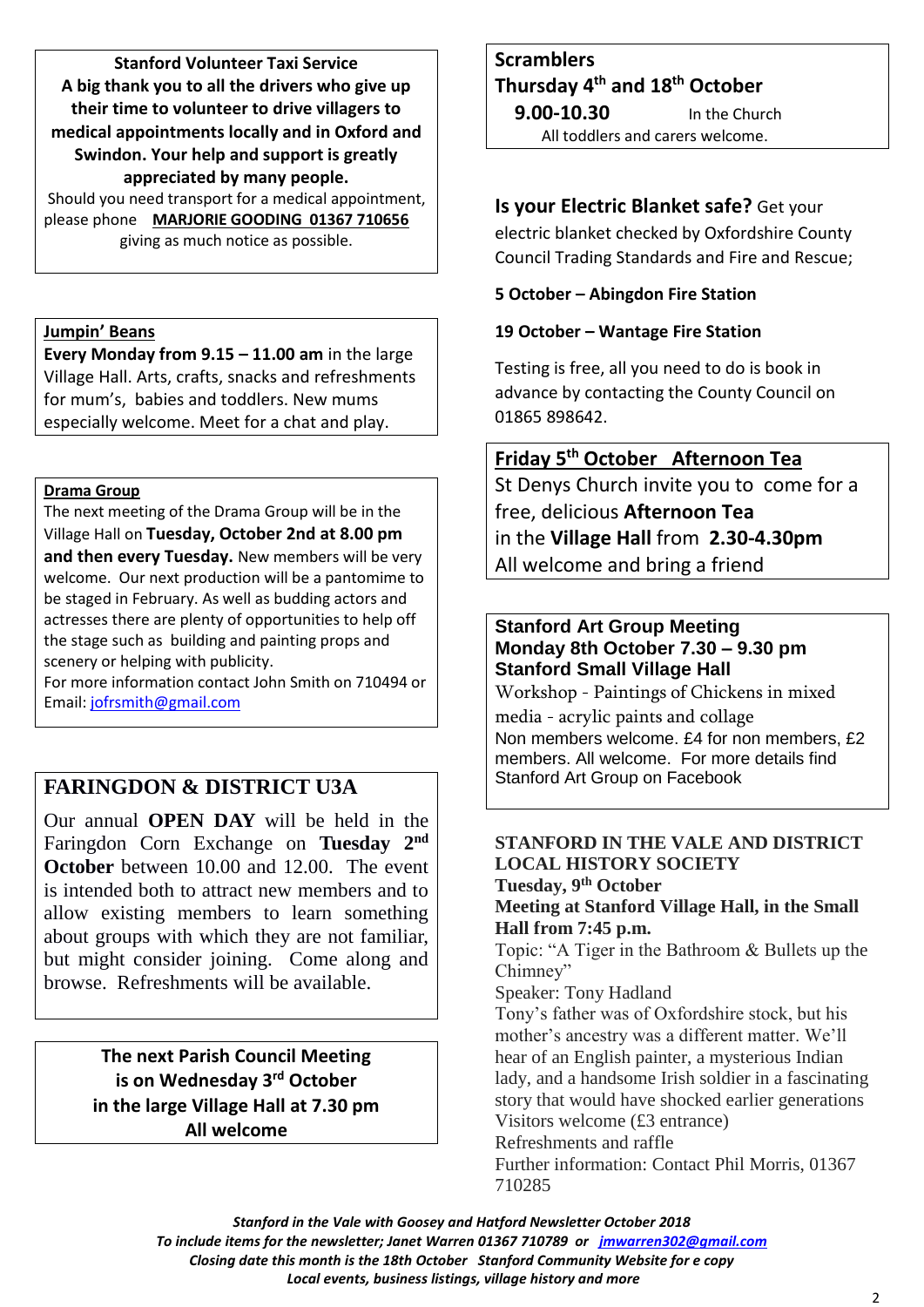### **IN NEED OF FUEL?**

TOP UP SPIRITUALLY AT THE Where and When: STANFORD-IN-THE-VALE **FILLING STATION!** What is a Filling Station? A new informal way of expressing the Christian October 10th faith. Using local mid-week monthly celebrations in unusual venues to support and strengthen our local **Churches** 

The Vine, Mill Farm,

Faringdon Road, Stanford in the Vale. Oxon SN7 8NP

2018 7.30pm to 9.00pm

Doors open from 7.00pm for coffee and cake.

For more information visit the website or contact me directly: www.thefillingstation.org.uk or Chris Weatherall on 07775 564131 or 01367 710208

### **Cast On! Knitting and Crochet Group**

Fun, friendly and free. We meet every 2nd and last Wednesday of the month at the Horse & Jockey from 7pm until 9.30pm (ish). Bring along your current project or ask us to show you how. Contact: Ruth Chester Email: [caston@tlkc.co.uk](mailto:caston@tlkc.co.uk) Tel: 710362

**FARINGDON & DISTRICT U3A – Thursday 11th October**

The October talk will be held in the Corn Exchange on **Thursday 11th October** at 2.30pm. The speaker will once again be **Brian Freeland** who will talk about "**George Bernard Shaw – Playing the Clown".** Brian describes this talk as a canter through the life, loves and writings of "the greatest playwright since Shakespeare." This talk promises an afternoon of laughter. After the talk refreshments will be available to everyone. All members are welcome but visitors are required to contribute £1.50. For further information please contact either Alison Thomson, the Vice Chairman, on 01367 241 204 or use the web site - https://faringdondistrictu3a.com/

**Fairtrade Stall Saturday 13 th October 10am - 12 noon St Denys'Church** Fairtrade food, drink and gifts from the Mustard Seed shop in Faringdon.

#### **Slimming World**

Your Slimming World group meets every Thursday from 7.30pm at Stanford in the Vale Primary School. Contact Amy 07514 255703

# **Stanford Women's Institute will meet on**

**Wednesday 17 th October** at 7.30pm in the Village Hall. Visitors are always welcome. £3 charge for non-members. Contact 01235765461

#### **Monthly Film Afternoon for Over 50's**

Come and enjoy a cinema afternoon on **4 th Monday of each month** in the small Hall at Stanford in the vale Village hall. **Starts at 2pm .** Tea and coffee plus cakes and supplied with the film for **£3.50 per person. Next showing is on Monday 22nd October 2018** For information on the film showing you can call into Chatterbox or phone Mandy on 07827 235 429 This event is organised by the Community Network team at Age UK Oxfordshire.

**STANFORD-IN-THE-VALE GARDENING CLUB.**  The next meeting will be on Wednesday 24<sup>th</sup> October in the large Village Hall at 7.30pm. The speaker will be Donald Everitt on 'Colour and interest in the Winter Garden'. For more information contact Rosemary Packer tel. 01367 710 445



### **Sunday October 28th**

CHURCH - but not as you may know it! Come and join us for an hour of crafts, discussion and singing based on a Biblical theme, followed by afternoon tea. For all the family! 4-5.30pm In The Village Hall

#### **Formula Fitness, Yoga and Wellbeing**

Zumba every Tuesday evening from 6pm. Stability Ball every Tuesday evening from 7pm. Zumba Strong every Friday morning from 9.30am. All in large Village Hall. Contact Lou on 07980 065 35

### **Chatterbox Small Village Hall Every Thursday from 10 – 12 noon**

All are welcome to call in for a drink, catch up with friends or meet new ones. Occasional raffles, quizzes and bring and buy.

*Stanford in the Vale with Goosey and Hatford Newsletter October 2018 To include items for the newsletter; Janet Warren 01367 710789 or [jmwarren302@gmail.com](mailto:jmwarren302@gmail.com) Closing date this month is the 18th October Stanford Community Website for e copy Local events, business listings, village history and more*